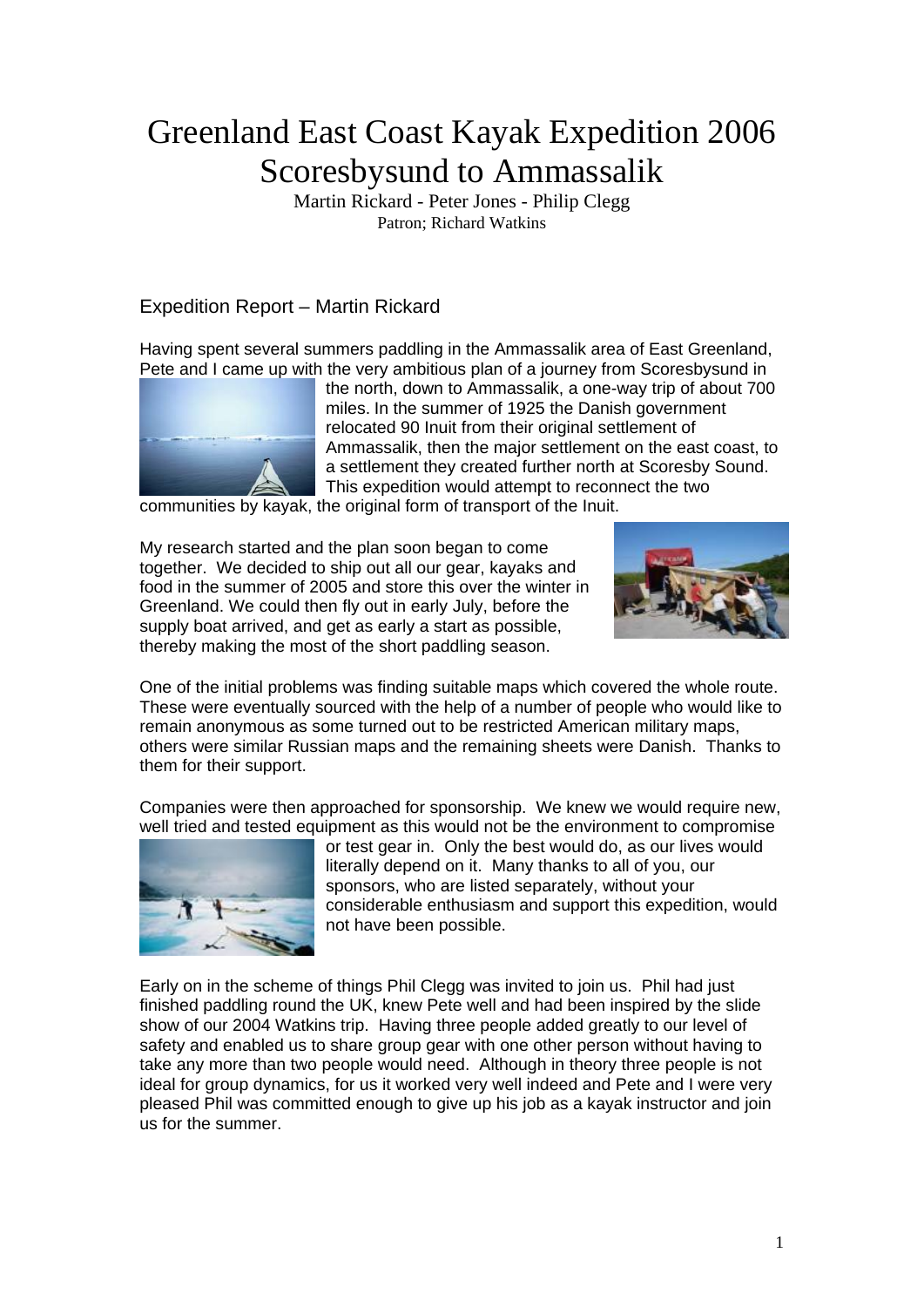The logistics were a bit of a nightmare, as this section of the East Greenland coast is completely uninhabited and we would be unable to re supply or food and fuel. We also knew very well we would never be able to afford the cost of planes or boats doing food supply drops along our route. It was therefore apparent at an early stage that we would have to be self sufficient, with all our food and fuel in the kayaks for the duration of the expedition. Having experienced most of the conditions we were likely to the faced with, we calculated it would take about 60 days to complete the trip, given a large slice of luck! If need be we could hunt and fish to supplement our food. The menu would have to be basic and simple, so the three of us agreed on a simple selection of store bought goods that would give a bit of variety and help keep our interest for two months. On a trip like this there is no room for faddy eaters. Having shipped out all our stores in 2005 I was concerned the food would have taken on the flavour of fibre glass resin, fortunately this was not the case and everything tasted as good as it could possibly do. We did have a good spice kit!

To our knowledge no one had ever attempted an unsupported arctic kayak trip of this duration and until we loaded up on the beach in Scoresbysund we were not even sure if we could get everything in or on the kayaks or whether in the end they would be manageable once we got in – i.e. float. The boats weighed about 350lbs before we got in them and had large Nookie dry sacks with our personal / survival gear on the front and rear decks. Paddling with these sacks made the kayaks quite unstable and took some getting used to. They also caught the wind and as a result we were glad of our skegs, which were essential to correct weathercocking.

I for one felt very wobbly the first time we paddled out and spent a lot of time in the evenings at campsites, repacking and trying to adjust the trim of my boat. Quite a lot of the clothing and equipment, which had been supplied by sponsors and shipped out in the container was either given to the locals in Scoresbysund or shipped back to the UK as we were well over weight and in the end had no room for any luxury items. All our storage space was taken up with food.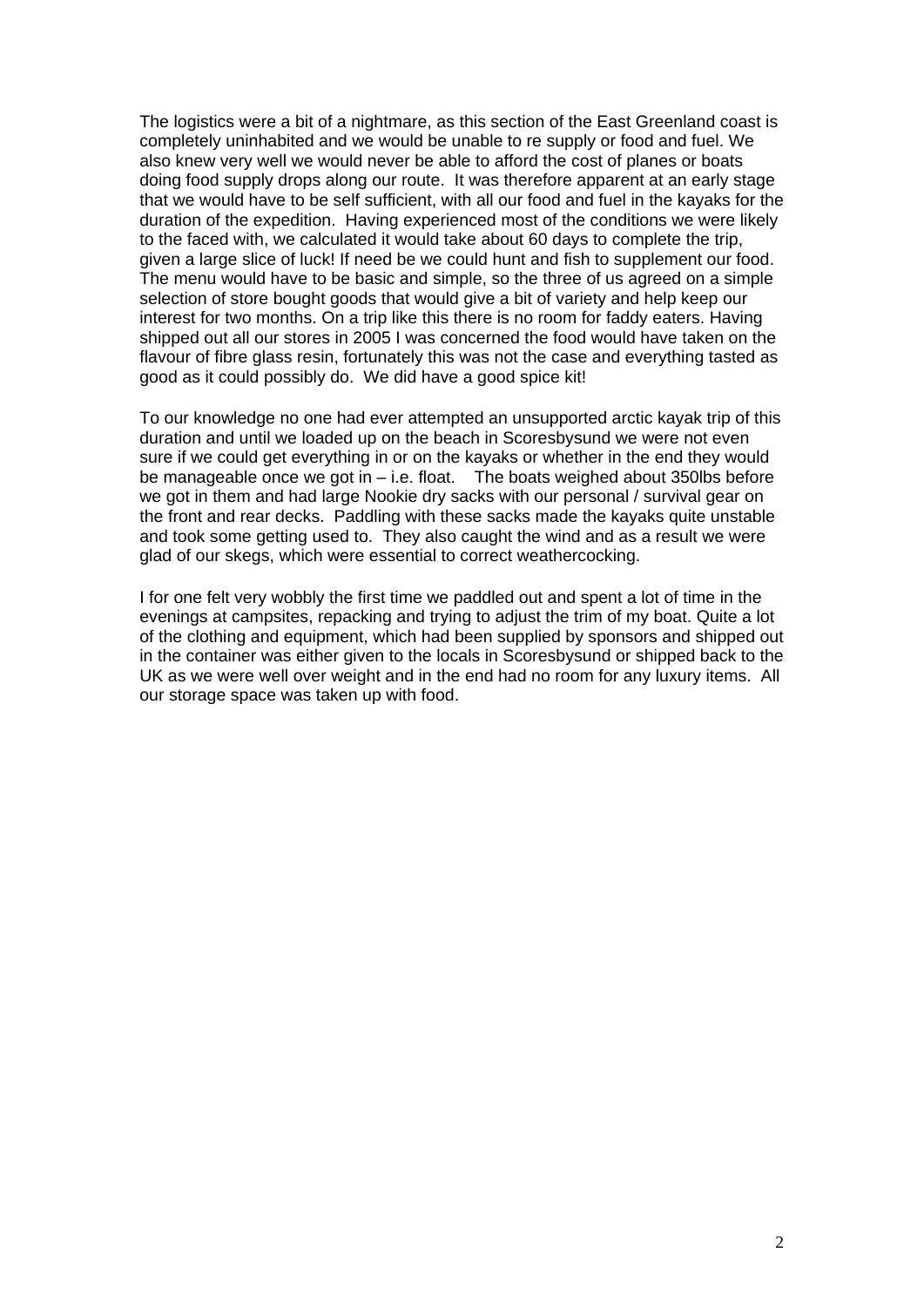#### **The paddling team**

Martin Rickard – based in Shetland. 25 years experience teaching outdoor education in the UK and Canada. BCU Level 4 Coach - Sea, Inland and Canoe. SCA contracted course provider. Winter Mountain Leader. RYA Instructor. Circumnavigation of Ireland 1983. Circumnavigation Prince Edward Island – solo. West Coast of Scotland, Outer Hebrides, Orkney, St Kilda, Canada, Norway, Iceland, Shetland. Greenland in 2000 – 2002 - 2004

Peter Jones – based in North Wales. Freelance instructor. BCU Level 5 Aspirant Coach - Sea. MLTB Summer Award. RYA Instructor. Pete has taken part in many major sea kayak expeditions, including: -West Coast Canada, Nova Scotia, Israel, Holland, Spain, Ireland, Outer Hebrides, St Kilda, Orkney. Greenland in 2000 – 2002 - 2004

Philip Clegg – based in North Wales. Works as an instructor for Sea Kayaking UK. A member of the Welsh Kayak Surf Team. Experienced river, sea and surf kayaker throughout the UK and abroad. Part of a three man team of kayakers, who 2005 circumnavigated Great Britain in 80 days, knocking 6 days of the record. BCU Level 4 Coach - Sea.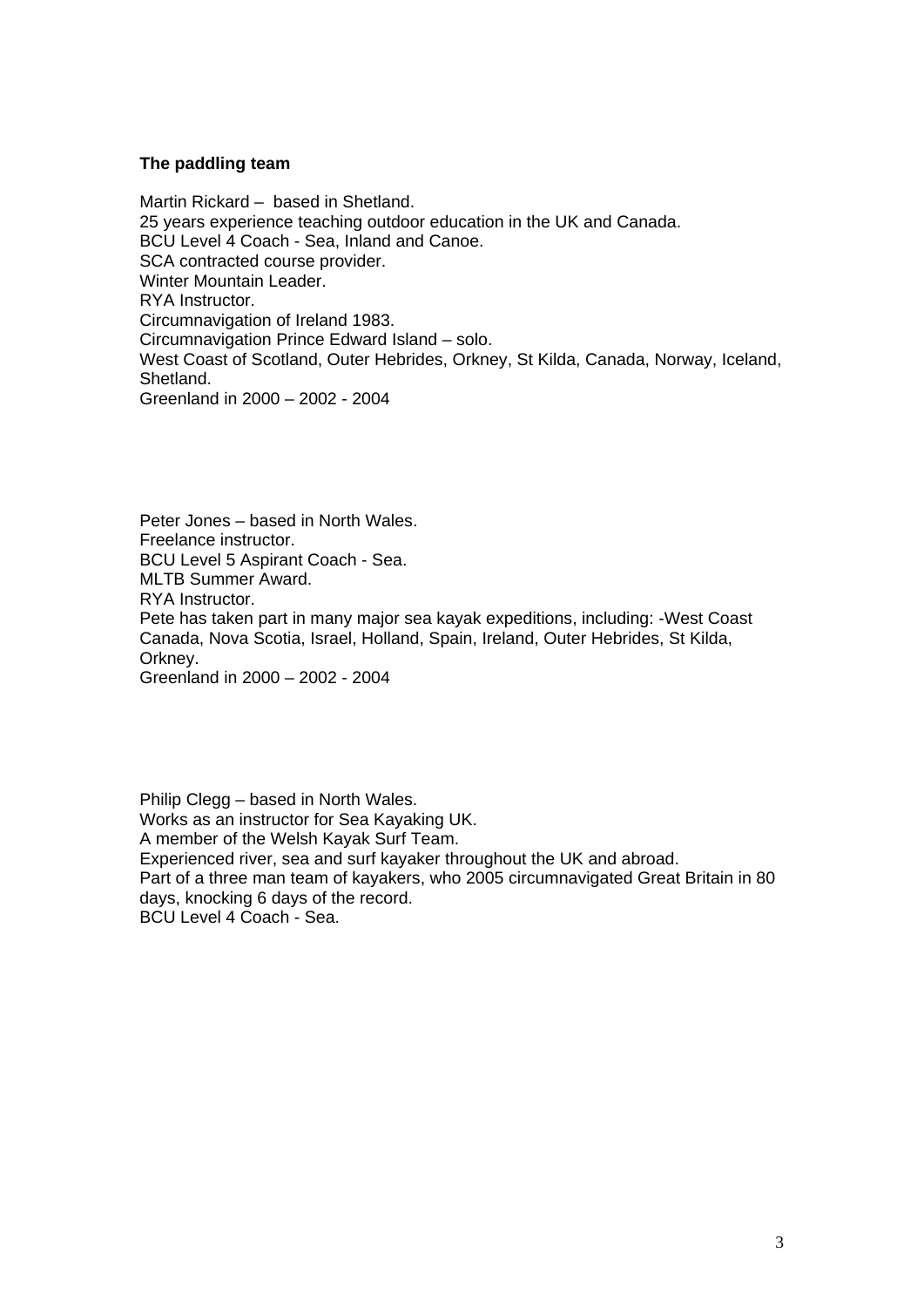### **The rest of the team**

Our Sponsors - without whose support this expedition would definitely not have been possible – once again many thanks.

**Nigel Dennis Kayaks** - donated three "Explorer" expedition sea kayaks. [www.seakayakinguk.com](http://www.seakayakinguk.com/)

**Lendal Products** - donated 4 piece paddles and boots. [www.lendal.com](http://www.lendal.com/) **Kokatat USA** - donated Gortex dry suits and paddling gear. [www.kokatat.com](http://www.kokatat.com/) **Chill Cheater** - donated transpire fleece thermals, spray decks and custom made shotgun and rifle deck mounted dry bags. [www.chillcheater.com](http://www.chillcheater.com/) **Nookie Xtreme Sports Equipment** - donated dry bags, deck bags and paddling gear. [www.nookie.co.uk](http://www.nookie.co.uk/) **Kari-Tek** - donated midge jackets and portage straps. [www.kari-tek.co.uk](http://www.kari-tek.co.uk/)  **Mountain Equipment UK** - donated 3 x Snowline sleeping bags. [www.mountain](http://www.mountain-equipment.co.uk/)[equipment.co.uk](http://www.mountain-equipment.co.uk/)  **Hitch n Hike** - MSR stove and GPS system. [www.hnh.dircon.co.uk](http://www.hnh.dircon.co.uk/) **DMM in North Wales –** loan of ice axes. www.**dmm**climbing.com **Seal Skinz** - waterproof hats, socks and gloves. [www.sealskinz.com](http://www.sealskinz.com/) **Sunshine Solar Ltd** - 2 x solar battery chargers. [www.sunshinesolar.co.uk](http://www.sunshinesolar.co.uk/) **McMurdo** - loan of updated PLB FastFind Plus. (Rescue beacon) [www.mcmurdo.co.uk](http://www.mcmurdo.co.uk/) **Eimskip UK / Royal Arctic Line** - support with free expedition freight to Greenland. [www.eimskip.co.uk](http://www.eimskip.co.uk/)  **Icelandair** – considerable support with flights, baggage and schedule changes [www.icelandair.co.uk](http://www.icelandair.co.uk/)

**Gino Watkins Memorial Trust** - (Scott Polar Research Institute) financial support during 2002, 2004 and again in 2006. [www.spri.cam.ac.uk](http://www.spri.cam.ac.uk/)

**The Artic Club** - financial support for 2006. [www.arcticclub.org.uk](http://www.arcticclub.org.uk/)

**The Sports Council for Wales** - grant aid support for overseas expeditions. [www.sports-council-wales.co.uk](http://www.sports-council-wales.co.uk/)

#### **Special thanks must also go to:**

- Andrea Burgherr in Iceland and Morten Steen in Tasiilaq for their considerable help with logistics.
- Andrew Ross who explored part of this coast in 1970 and provided a wealth of knowledge, encouragement and support.
- Karel Vissel in Israel our weather man who TXT us every day with accurate forecasts.

The Charity

**Ectodermal Dysplasia Society** - The charity were are raising support for. [www.ectodermaldysplasia.org](http://www.ectodermaldysplasia.org/)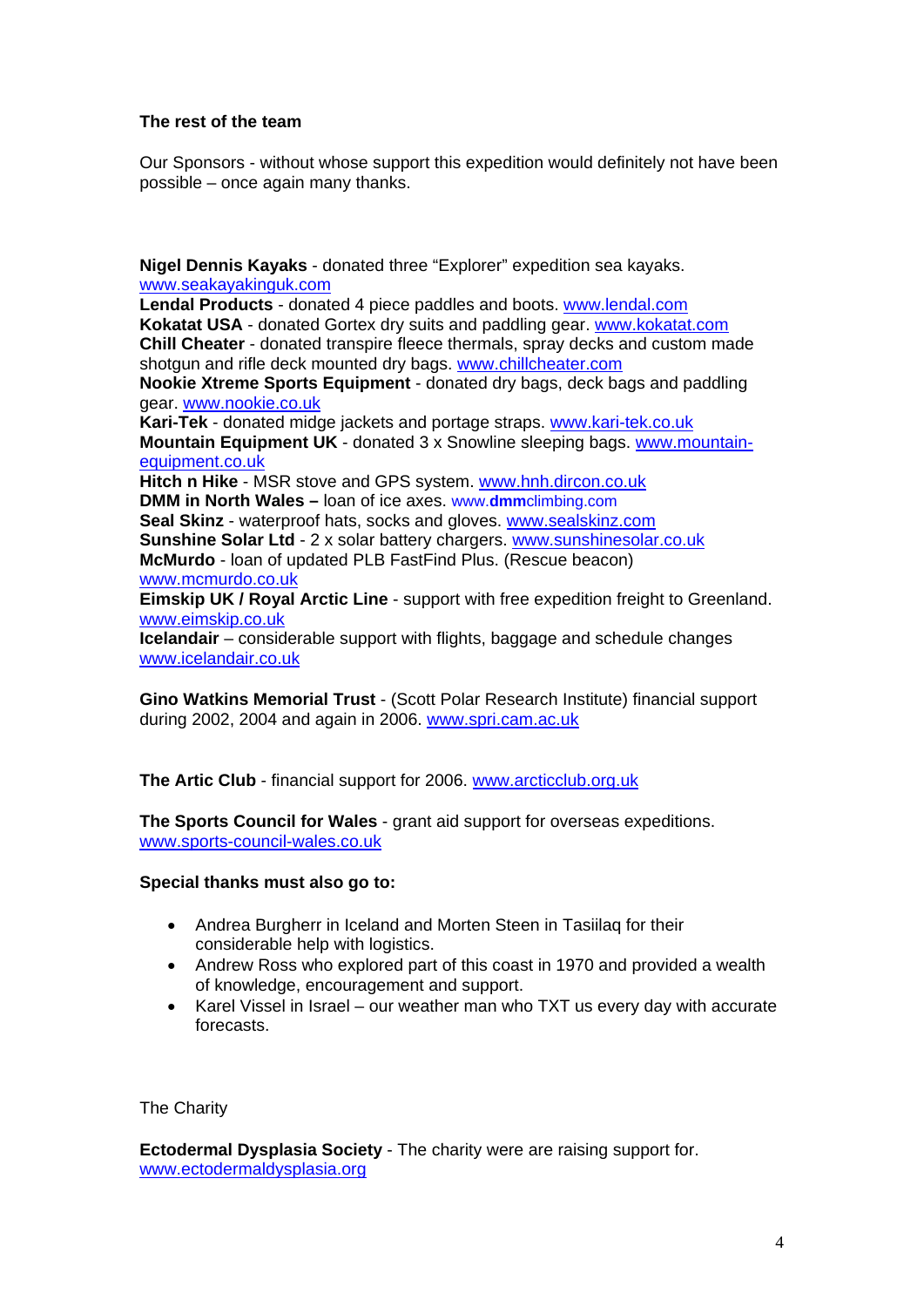#### Expedition Progress

**10th July**: The three of us meet up at Manchester airport and fly out to Iceland. We have the usual last minute rush to get all the kit in our flight bags and then check in with our two pump action shotguns. The airport police come and check everything out, much to the interest of fellow passengers, all goes well and we are soon on the flight arriving in Iceland at midnight to catch the fly bus to the main campsite in Reykjavik.

**11th July**: We are forced to have a stop over day in Iceland waiting for the flight to Greenland, which only goes twice a week. We received a warm welcome from Steini Sigurlaugsson of Sea Kayak Iceland (www.seakayakiceland.com) and Hadas Feldman who is working there for the summer. We spent the day in coffee shops and the hot tubs and had a last few beers in the evening before we left.

**12th July**: Hadas drives us out to the local airport for our flight to Constable Point in Greenland. The flight went well and we had no problems with excess baggage, even though the bulk of our gear was shipped out last summer we still have huge flight bags and were well over weight. The plane was half empty so we were able to swap seats and get the best view out as we approach the coast. We were also invited up to the flight deck to check out the ice conditions and the pilot made quite a detour and flew some of our initial route so we could see what lay ahead, as we approach and prepared to land. The ice was very packed and stretched for over 50 miles out to sea. The fjord by the airport, Hurry Inlet, is completely blocked with a solid sheet of ice, it looked as if you could walk on it all the way to the other side. At this point we realised the conditions would be a little different from what we had expected. We get the helicopter flight to the settlement of Scoresbysund, and having struggled with all our bags end up with a good bivi site on the rocks by the town's fuel tanks for the night. It seemed as if a Walrus sighting excited the whole village and were all trying to shoot it. The hunters and fishermen had been unable to get out from the village as the ice has been so packed and everyone is a bit gun happy at the prospect of something to shoot. Needless to say nothing was shot.

**13th July**: After a restless night, which never got dark, sleeping on sharp stones and rocks, which punctured our Thermo Rests, we woke to the shot of a rifle. Only yards away as the Walrus hunt continued, and we found our little bivi site was surrounded by guns as the hunters looked out to sea in the vain attempt of being successful. As soon as the rest of the town woke we went to retrieve our kayaks and gear. We knew the shipping container had been damaged while being off loaded in 2005 so we were very pleased to discover that our kayaks had survived and were in good condition. However some bits of kit seemed to be missing, although nothing we would not be able to make do without. We spent most of the day on the beach, packing 60 days supplies in the boats before heading off. The local boys were fascinated by all our stuff and were a great help. They were very trustworthy and not even a Mars Bar went missing. This was particularly impressive considering the shop had run out of treats over a month ago. There were several modern fibreglass kayaks in the village, which the lads proudly paddled round to show us, and escorted us for a short while as we set out to cross Scoresby Sound. As we half expected the ice was too thick and we were forced back after several hours of trying to find a route through. We had made some progress and at least managed to get away from the noise of all the sled dogs in town. We camped that evening on the headland of Kap Tobin @ **70.26n/21.59w** on the southern end of the Scoresby peninsular and waited for the ice to clear. We had at least reduced the crossing to its shortest possible distance.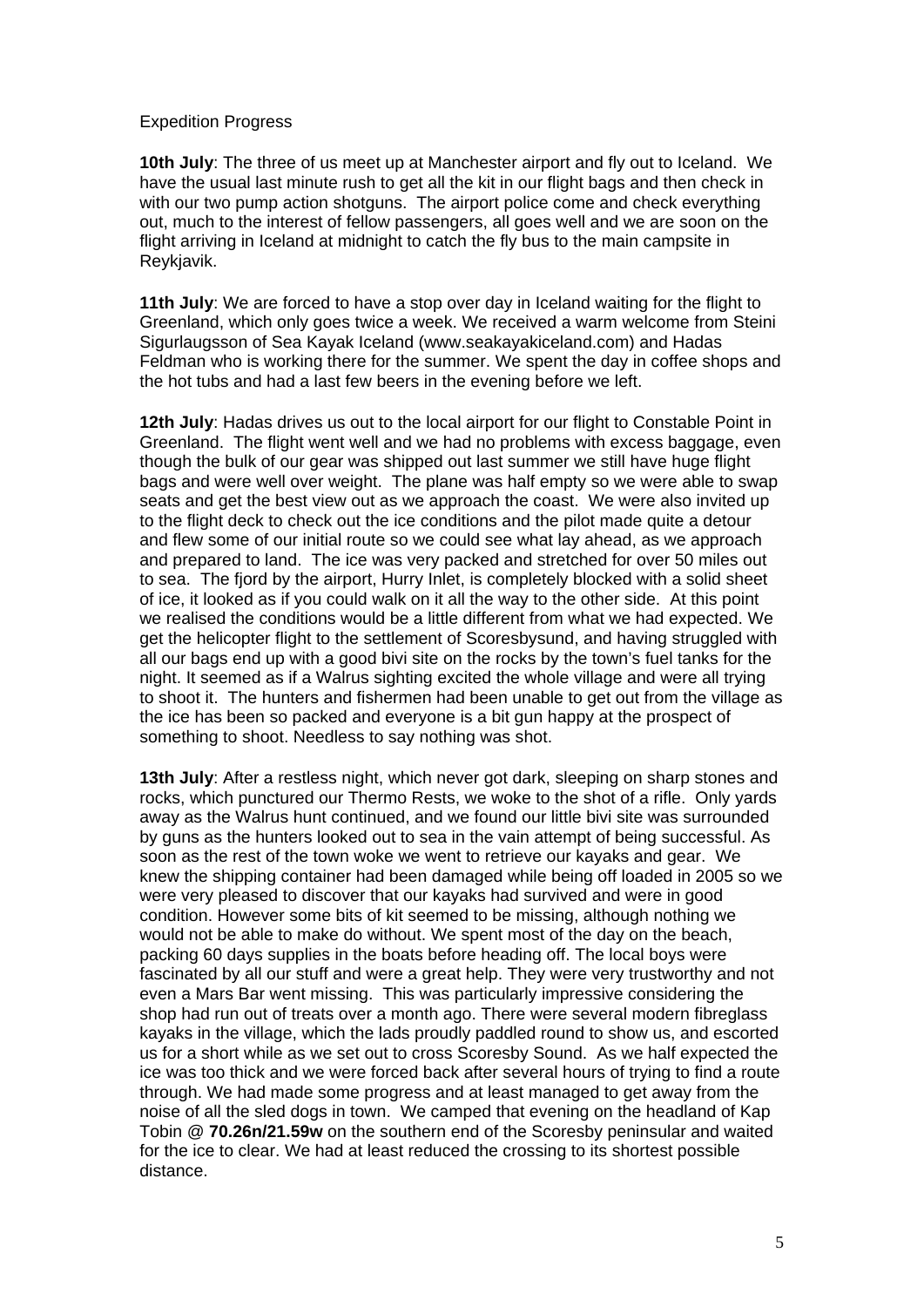**14th July**: Climbed a hill behind camp today to see if we could locate a route through the ice, however the whole sound is clogged and the onshore wind will keep it that way for some time. Spoke to a local hunter who said they had been able to dog sled on it a week ago, although this time last year it had been clear for three weeks. It was obvious that this trip would be a waiting game.

**15th July**: No change in the weather so we slept in. Later we sorted our kit out a bit more and I tried to adjust the weight of each storage compartment so that the kayak would handle better, especially in a wind. Found some wood and cooked on a fire to save our precious fuel. Just waiting for ice to clear, might be some time. It was very cold camped on the headland with the fresh breeze coming off the sea and it became very tiring sitting around a smoky fire that gave off little heat.

**16th July**: Today we woke to find a polar bear's tracks in the snow close behind the tent. We had expected to see bears and were keen, if at a distance, however never expected to see any signs so close to the settlement. This one had clearly come off the fjord and was walking over the hill to the sea behind us. Now started sleeping with the shotgun loaded and in the tent at night and close at hand during the day. Again we climbed the hill for another view out over the ice. It was still very compacted but there is a small chance we might be able to find a way through tomorrow.

**17th July**: Packed up everything early and made a second attempt at crossing Scoresby Sound. Only managed about four miles of the twenty-four mile crossing before reaching impassable ice and it was quite tricky getting safely back through it to shore. We estimated that our loaded sea kayaks each weigh over 300lbs so it is not a realistic option to drag them over the ice as we had done on previous trips. Return to the same campsite where we at least have plenty of water and wood from an old hut to cook on. However we are worried this delay will eat into our food and fuel supplies.

**18th July**: The wind strength is increasing, unfortunately from the wrong direction, blowing more ice into the fjord from the sea, it's wet and cold and rather miserable in our camp. We really need a strong easterly wind to blow the ice out if we are ever going to get a chance at crossing the sound.

**19th July**: Another day of waiting. Conditions are much the same. We are getting bored, so paddle back into Scoresbysund for another mooch about the settlement. Having been forced to climb out and pull the kayaks over the ice, Pete livened up the day by nearly falling in the water as we rushed to re-launch before the kayaks are crushed between two huge bits of ice, much to our amusement, I couldn't stop laughing about it all day.

**20th July:** Walked up the hill behind our camp site again to have a look at the ice. Foe some reason there is far less of it today, even though there has been an onshore wind for the past week. Will have another attempt at crossing tomorrow if the wind isn't too strong. We walk out to the point and explore an old weather station, the buildings are full of hard packed wind blown snow. Look for the hot springs we were told are in the area but there is no sign of them. Also we come across a modern day plastic sea kayak, which is smashed up and crushed under storm thrown boulders on the beach. We wonder what story it would be able to tell.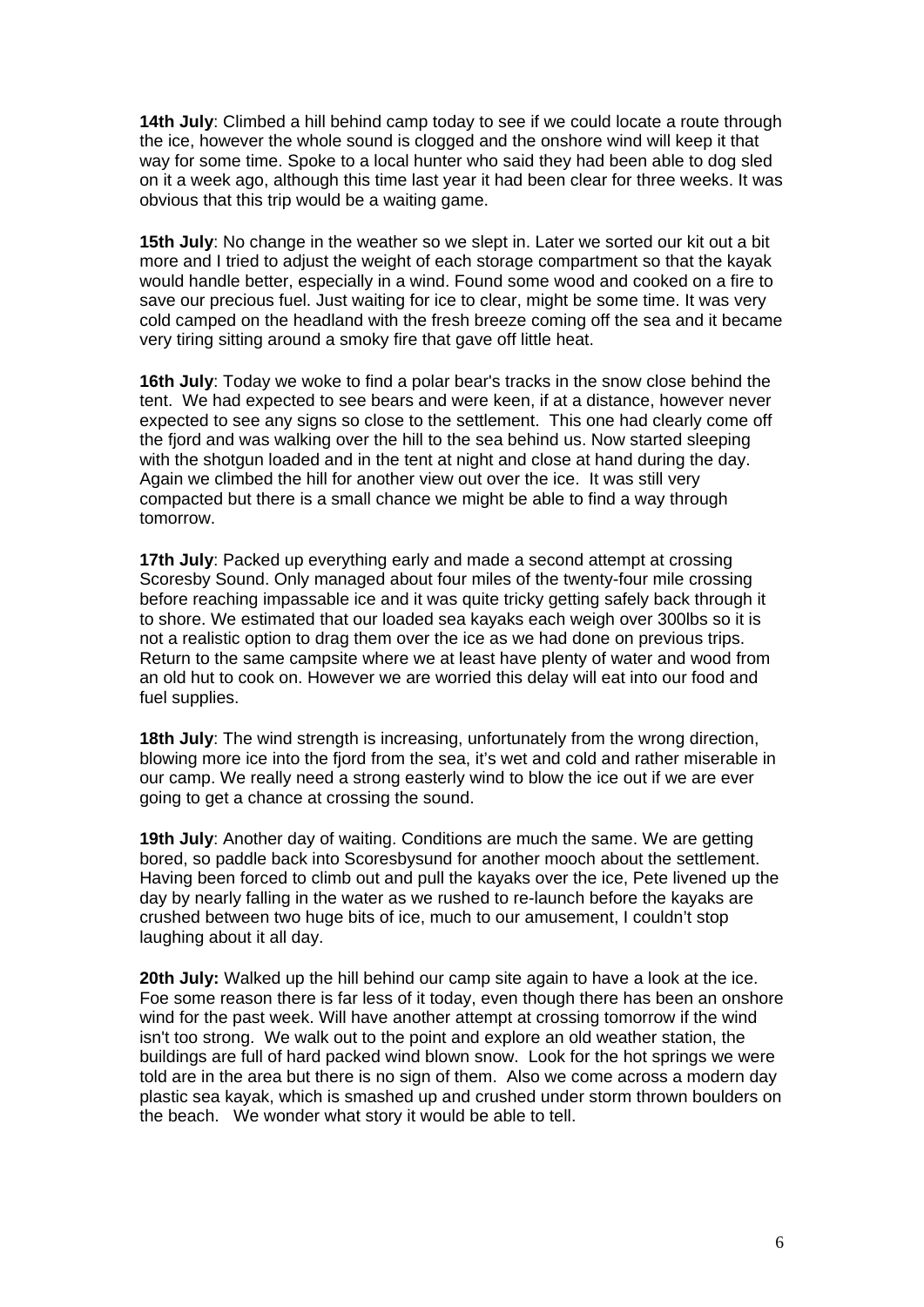**21st July**: Today we made an early start and eventually after 81/2 hrs paddling crossed Scoresby Sound! It was 28 miles from launching to landing with a bit of a head wind. We were knackered, but glad to finally be moving. At least we won't have to do that crossing again, which in these waters is a serious undertaking and very committing. We had a wet landing at the end of the day on quite a rocky shore and got very cold @ **70.05n/22.06w**. The stove then refused to work so we made tea on a fire of twigs. We've eaten into our supplies quite heavily with the wait, so we need to put some miles in now and make up for lost time. Saw a pair of Arctic Hares still in their winter coats playing on the hill behind the camp.

**22nd July**: Sunshine, breathtaking views and not much sea ice. A fantastic day. Wind picked up to a strong headwind in the afternoon so cut it a bit short and camp early in a sheltered steam bed we call "Dingle Dell" which is nice and sunny and out of the wind.@ **70.00n** 

**23rd July**: The wind and swell had increased over night, so we couldn't paddle today. Shot and ate a Grouse for tea and had a good wash in the stream. Rather depressed at this new hold up as we thought we were on our way. Launching in this surf would have been a problem and the paddling far too cold and exhausting for any mileage gain. Not quite sure where we are at present as the maps and GPS don't match up. Will go with the GPS as our maps are taken from 1932 originals.

**24th July**: Thankfully we experienced good weather today with not much ice. Managed to paddle a good 25 miles to Stuart Island through some large bits of ice. The wind picked up as we started the hour and a half crossing from the mainland and we were glad to reach land and start looking for the huts that were supposed to be on the south side of the island, however after a tough day we gave up and landed on a rough beach below the only grassy bit of ground in the area. We camped within the ruins of an old Inuit settlement @ **69.53n/22.48w**. The round houses were like Igloos but made of rock and earth and there were many gravesites, indicating a long established full time settlement was flourishing here several centuries ago. We also found several old fox traps, which work on the dead fall principle it was a fascinating place to explore.

**25th July**: Started off in reasonable weather. However we were soon slowed down by thick ice of Manby Island and things again looked a bit grim. Paddled further out to sea and managed to make headway. The steep cliffs of Turner Island prevented us landing where we had planned as we were in constant danger from rock fall. This forced us to take a committing open crossing in very thick fog. We were a bit anxious at this time, as we were unsure of the magnetic variation, which varies considerably along the coast. Paddled 40 miles in 10 hours. Landed tired, but happy and made camp on the NE finger of Henry Land @ **69.38n/23.36w.** We had been about right with plus 20 degrees.

**26th July**: A cold and very foggy day, with a couple of large open crossings, which had to be done on a bearing as the visibility was down to about 50 metres. On the south coast of Henry land we found a hot spring coming out of the cliff and had a hair wash and shave while rinsing the salt off our dry suits. Didn't linger as the area was exposed to rock fall from the 1000 ft cliffs which pepper the narrow shoreline with a regular volley of stone fall. Continue on, looking for the remains of a hut at Kap Dolton. Surf the crossing in the mist with an increasing following sea and made good time. The map was very misleading at this point, however we eventually locate our site @ **69.27n24.13w** and spent the evening exploring and cooking on an open fire. The hut has long gone past its best, but will be a welcome source of wood for many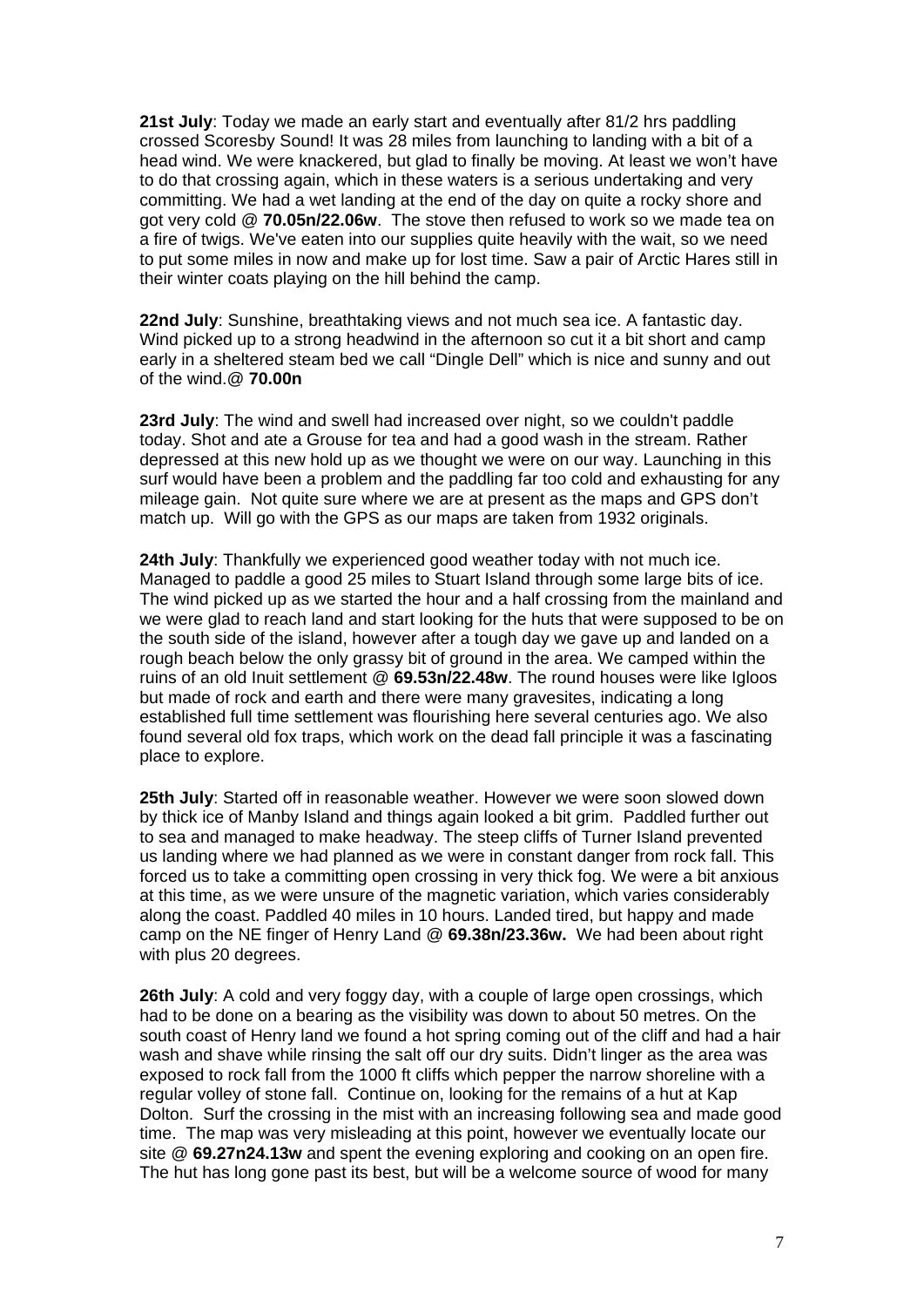years to come. Find a huge polar bear skull with teeth, which we extract for a dentist friend back home.

**27th July**: Another foggy and cold day. Rounded Kap Dalton and Kap Ewart and eventually make land on the west side of Knighton Buqt @ **69.19n/24.39w.** The sun came out in the evening and we were able to have a good wash in some large fresh water pools. Hopefully the weather is changing for the better. The kayaking is committing with several reasonable crossings each day to headlands where it is impossible to land and our day is broken down to "thumbs". A crossing of 3 thumbs – and 5 thumbs before we can land – another thumb before we raft up for a mars bar – a total of X thumbs today etc. A "thumb" was an hour's paddle and about 4 statute miles, given good conditions. Looking inland as we paddle everyday reveals a mass of fantastically impressive mountains, which stretch as far as the eye can see. We know no one has even been close to climbing them and some of the corries we walk into when exploring of an evening have never been visited before, ever!

**28th July:** Leave Knighton and head off round Kap Barclay. The cliffs are huge with the usual stone fall, however the ice prevents us staying outside the danger zone and at times we are forced to paddle only feet away from the bottom, often pushing our way between the rock on one side and the ice on the other. Do the 12 mile crossing which takes 4 hours, taking it in turns to lead for an hour, and then camp at a point of low ground @ **69.10n/24.59w**. Pull the kayaks up the snow bank, there was no beach, and discover loads of fresh bear tracks. No option but to set up camp. Secured the kayaks to the snow with ice axe belays and our towlines.

**29th July:** We have fallen into quite a relaxed routine, getting up each morning when we want and then getting on the water after about an hour and a half of getting ready. It doesn't get dark at night so there is no rush, as we are only able to paddle so far each day, either because of our energy or because of the available landing sites and there is no need to watch the clock. We do try however to be off the water before it gets too cold in the evening and if the weather forecast dictates we can get our act together. The tides seem very unpredictable and we struggle to fathom out their mysteries. We have to force our way through a lot more ice now days as we are coming into a much more heavily glaciated part of the coast. Fortunately, the weather is staying stable which is allowing us to maintain our progress. Camped at Kap Caster and got a weather forecast from Karel from Terra Santa. We have a satellite phone, an Iridium 9505A, which sends and accepts text messages so communication with the outside world is pretty good and in fact free as we got a good deal with the rental and texts are free. We also had a solar recharger for the phone, which was fantastic, as we never had to worry about running the batteries down.

**30th July:** We knew from karel the weather was changing and we could also see the barometer on our watches falling fast. However we still managed to fall into the trap and got stuck out in the pack ice of Kap Beaupre. The ice was grinding and smashing into its self as wind worked against the tide and we had to climb out onto the ice, as the strengthening offshore wind caused the leads to close and threatened to crush the kayaks. I broke my little toe when in the panic my kayak was dragged over it. To add insult to injury it was self-inflicted. Spent over an hour pulling our boats from ice flow to ice flow with our tow lines until we got to a lead that stayed clear long enough for us to get in and eventually paddle back to land. Only 15 miles covered today but we are glad to be safe and had learnt an important lesson. Camped @ **68.52n/25.43w**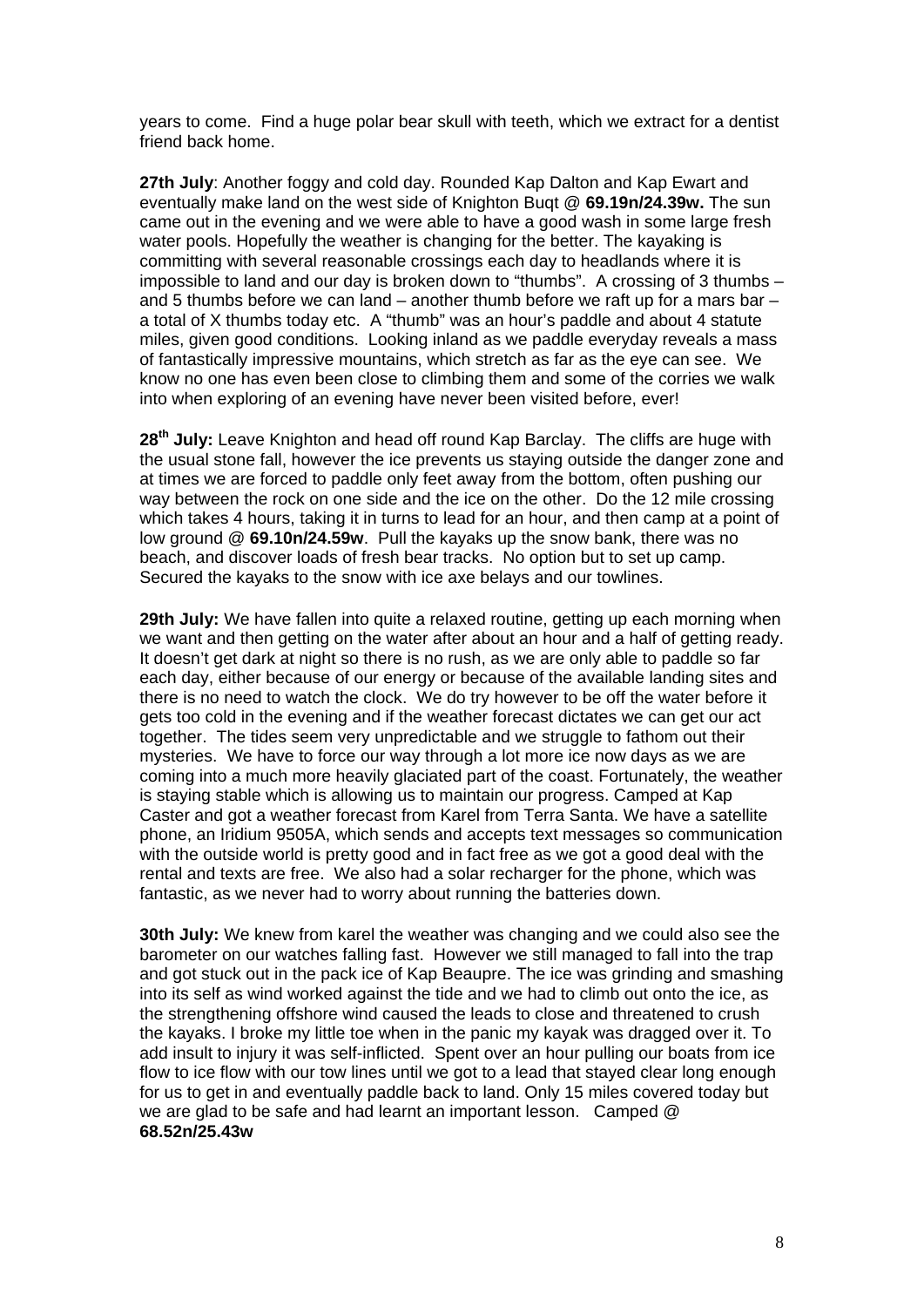**31st July**: The wind from last night had increased by the morning, forcing another day off the water. Heavy rain kept us in the tent until the afternoon, when it eventually cleared, allowing us to dry out our kit. Pete lost the large cooking pan while trying to wash up in the sea. A silly thing to do but fortunately we can get by without it, this time. It brings home how dependant we are on our gear and how isolated we are.

**1st August:** Lots of very thick ice all day today, which we have to paddle hard through to make any headway. The kayaks and paddles have stood up remarkably well to the abuse we are forced to give them, although I still cringe at the sound and thump as the bows of the boats are smashed into the ice. We took it in turns to lead and follow inches behind the guy in front, who has parted the way and made a narrow channel for us to try and follow.

Paddled 38 miles in the sunshine and camped by the old hut at Sokongens Bugt @ **68.41.30n** A great spot with good water and plenty of wood. In fact the base of the hut had been used to store coal and there was still about a tonne of fuel left over from the old days when it was an important winter refuge. It would have been good to see it in its hay day.

**2nd August**: Another calm, sunny day, which started off really well, however there was lots of ice that got thicker as the day went on. When we got to Kap Dursey the ice became impenetrable and we had considerable difficulty landing on a rocky beach, which was dwarfed by a huge cliff. We walked up a high rubble mound to have a look and soon realised there was no way we were going any further that day. Not a good camp site with considerable risk from stone fall but we had to make the best of it.@ **68.39n/26.51w** As with most landing sites there are polar bear tracks in the gravel and snow around our camp. Spent the evening listening to stones whizzing and clattering off the cliffs and crashing on the ground behind our tent.

**3rd August:** Woken several times in the night by the sound of stone fall and have to laugh inside about the futility of curling up into a ball inside our sleeping bags to lessen the chance of getting struck. The ice is still too thick to go anywhere. Rain and the cold kept us in the tent most of the day and we spent the time reading. Barometer dropping all the time.

**4th August**: Still blocked by ice. Barometer continued to drop all day. Rain and wind increased, but not too badly. Karel, our weather forecaster, says same for tomorrow. Big rock fall in the night splashes into the pond behind the tent and wakes us all up with a fright.

**5th August:** Still blocked in by ice. Barometer staying low. Began discussing how long we can afford to stay here, time being the main factor with the short summer season. Don't need to make that decision yet as we can't go in either direction. Rocks continue to fall from the cliffs and we stay close to the camp to reduce exposure.

**6th August:** Still blocked in by ice. This afternoon the barometer started to rise. The wind and rain stopped and the ice started to open up slightly. Not much but a start. Getting very frustrated and concerned by our lack of progress.

**7th August:** Still stuck. Woke up this morning to thick fog, which adds to our misery. On its own this wouldn't normally stop us however in such packed ice you need reasonable visibility to spot the leads and any way we know there aren't any. All we can do is hope it clears tomorrow. Spent a cold damp day trying not to think about rock fall. This is a very impressive place; we are definitely on the edge.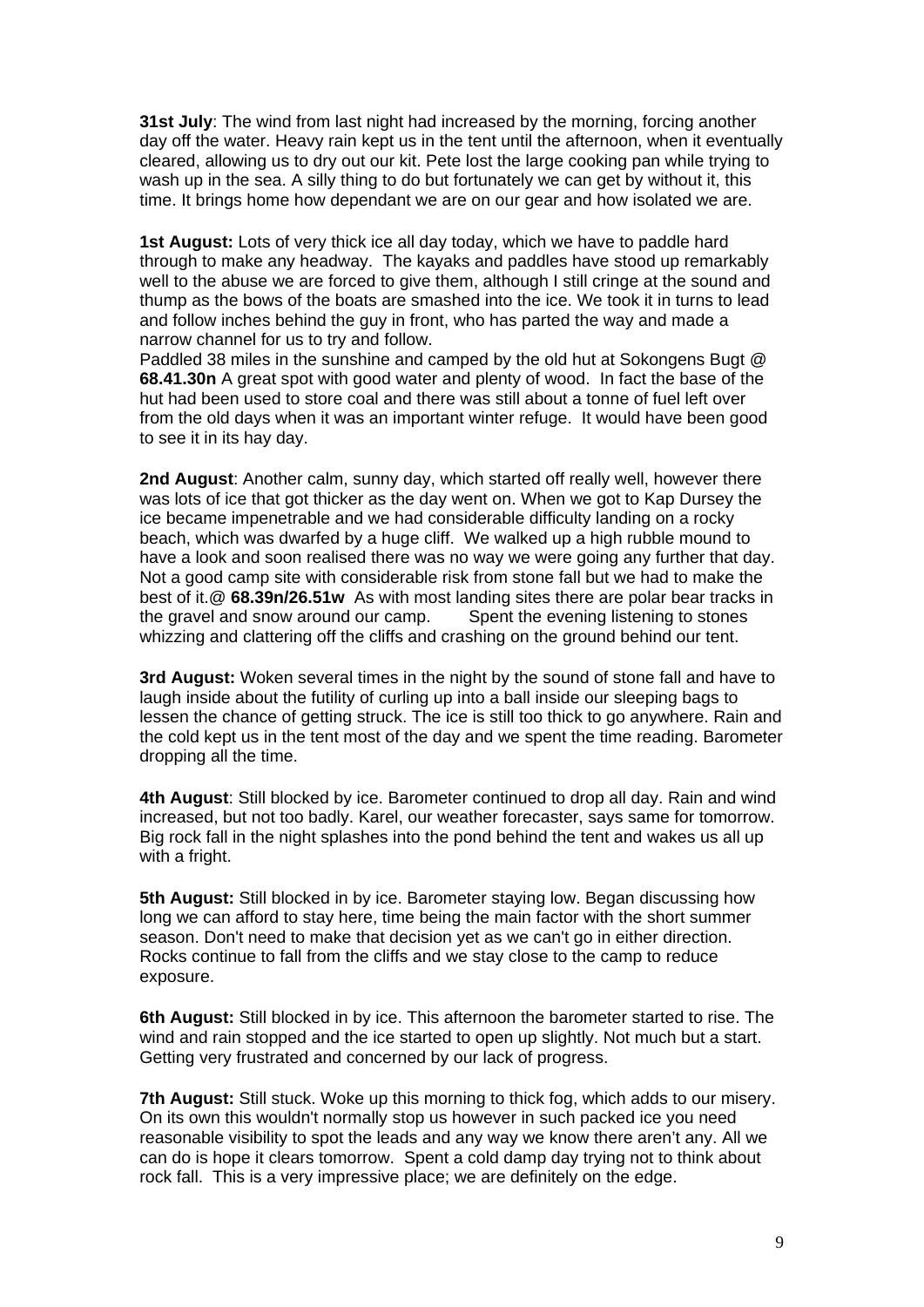**8th August:** Today we decided to have one final go at paddling south. The day's route was 18 miles of coast where landings were impossible, the first part of this was a crossing of 12 miles of extremely packed ice. We managed about a mile before we once again hit impassable ice that we knew went out to sea for about 20 miles and was impossible to paddle around. We had already decided this would be our last attempt, we were running out of time and expected to encounter further long delays even if we were able to continue. With great sadness and reluctance, we turned around and headed back towards Scoresby.

Continuing south would certainly mean having to call in a rescue pick up. We all felt this was not an option and the only realistic thing to do at this stage was to try and make it back under our own steam, knowing there was still a strong chance this would not be possible at least we were doing the most responsible thing. Being self sufficient, with our approach to this journey also meant getting ourselves out of trouble and home safe. We had paddled nearly 300 miles down the coast and were over a third of the way to Ammassalik. Turning back would mean retracing this distance and undertaking again the formidable 28 mile crossing of Scoresbysund. After a team meeting on the ice we unanimously agreed to turn round and head north with a complete sense of loss, no one spoke for several hours. Later that afternoon we spotted a large polar bear swimming towards us. A couple of warning shots persuaded it to keep its distance and it eventually swam off. After a long hard day we managed to make our way back to Sokongens Bugt @ **68.41.30n** through thick, but passable ice. Seeing the polar bear so close in the water was a fantastic experience and helped raise our spirits after the disappointment of turning back.

As we were unloading the kayaks and establishing our camp we had a second polar bear come to within 50m of our camp. It had been sun bathing on the land and was very inquisitive of our strange smell. This time we were able to get some good photos, only swapping the camera for the guns at the last minute. It left at speed, and swam out to sea and was soon hidden by the ice. We were relieved it was more scared of us than we were of it – I think! It was a very impressive animal, magnificent, and we were very relieved we had not had to shoot it in self-defence. That night we cleared the loft of the old hut and bivi out on it. Silly but it felt safer.

**9th August:** A foggy but warm day. More long open crossings on a bearing kept us concentrating. Pete found a Narwhale skeleton and managed to extract the tusk and I found two harpoon heads that were attached to floats and had been used to hunt and kill the narwhale many years before. Its body would have drifted at sea and been washed up on the shore. Eventually it would have rotted and the harpoons would have fallen out. Bears had also been around and had chewed the bones. Camp @ **68.47n/26.08w**

**10th August**: Managed 20 miles before the wind and tide action in a thick area of ice caused us to hastily retreat and set up camp early. This was in exactly the same place at Kap Beaupre were we had been caught out before and we were not going to make the same mistake twice. Camped again @ **68.52n/25.43w**

**11th August:** Swell and ice in the morning. Felt like Jason and the Argonaughts going through the clashing rocks. Swell replaced by fog in the afternoon, interesting trying to find and follow leads and stay on a bearing in the fog. All cleared in the evening allowing us to do a respectable 24miles after a very long day. Camped on Kap D'Augney, in a great spot @ **69.03n/25.17w**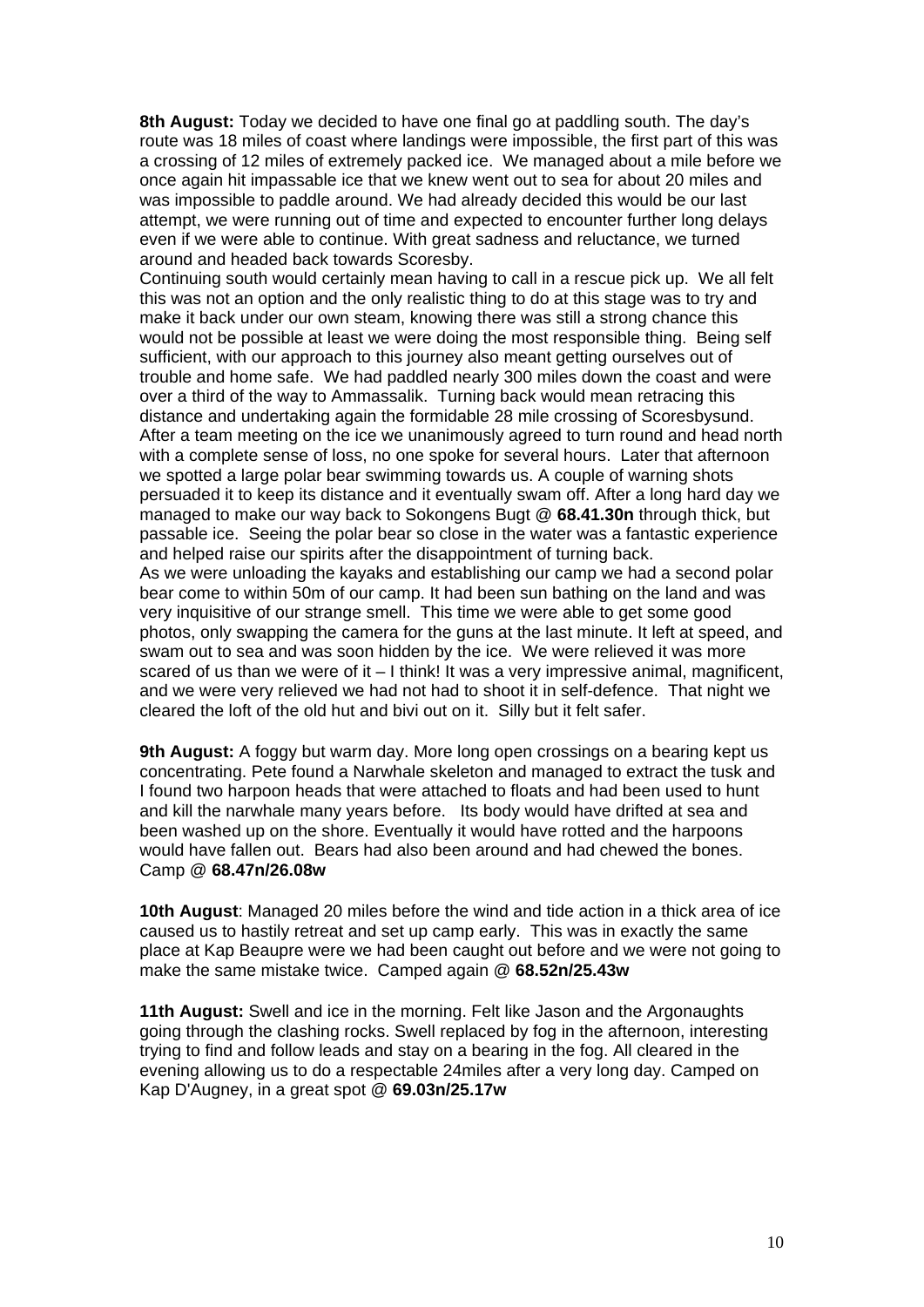**12th August:** Foggy but had a following sea and not much ice. 24 miles. Camped on a small rocky beach on Kap Barclay @ **24.50w** to the right of Hosts Havn. Find human remains on the beach as we look for firewood and a small piece of bone, which had been made into a deck line adjuster for an original Inuit skin kayak. Most tent sites require landscaping and the term orthopaedic gravel has become a familiar expression to describe our sites.

**13th August:** The biggest tides in 10 years today, world wide, other than that ideal paddling conditions, not much ice or wind. Put in a long day as there are few landing places and we eventually return to the hut at Kap Dolton @ **69.27n24.13w**. We are another 36 miles closer to home.

**14th August:** Ideal paddling conditions. A good crossing before we went past the hot spring waterfalls again on the coast of Henry Land @ **23.35w**, had a shower in our dry suits again to rinse the accumulation of salt off to help return their breath ability. Were forced to put another hour and a half in at the end of an already long day as the drinking water had dried up at our previous camping spot and the only other place was on the south side of Turner Island – a crossing of 6 miles. Paddled 28 miles today. Eider duck for tea – shot from the kayak. Stopped @ **69.41n/23.35w** 

**15th August**: Strong head winds today so we only covered15 miles. For a change we paddled round the inside of Turner Island. Heard the low haunting sound of whales calling to one another, but were unable to see them in the mist. I was knackered today, just couldn't get into a rhythm. Stopped on a gravel beach and cooked noodles for lunch and afterwards had a short snooze in the sun. Continue into a head wind however the tide was with us and although a bit choppy and damp as a result we make reasonable progress, finally make camp at the north end of Turner Island @ **69.46n/23.13w.** While exploring I found a cast-off deer antler on the hillside, this must have been very old, as these animals have not lived on the east coast of Greenland for over 100 years. We tried to predict our return day in Scoresby so as to book flights, however it is near impossible and probably bad luck to tempt fate. A good campsite with plenty of driftwood and good water.

**16th August**: A flat calm day that reminded me of paddling in the UK, not the calmness but the lower headlands and light were different from what we have been experiencing and it seemed like home. Good going with the wind behind us and no sea ice. Stop and raft up for lunch, watching a huge ice burg, which was the size of the Albert Hall, being literally swept along in the tide. We reckoned there must have been deep underwater currents acting on it, as we were stopped still but the ice burg was moving south. It was very impressive to watch, unstoppable. Camped on Stewart Island again by the old settlements that we had stayed at before. Over 20 very big icebergs within view, one of which groans and grumps all night before it splits in half in the morning. It was like watching a naval fleet at sea. In the past we have been persuaded on several occasions by Phil to paddle close under these so he could get some good pictures – a change of cameraman was now perhaps in order.

**17th August**: The swell has come up during the night and our launching becomes a team affair and a bit damp. Stay out from the cliffs and try to avoid the rebounding waves and confused sea. Our first landing is about 24 miles up the coast, at the site of an old hunters cabin so we head for that, hoping we are able to land. Quite a swell today but nice and calm once we were away from the cliffs. Reach our intended campsite @ **69.59n22.20w** and are forced to make a very bumpy landing in the surf on a steep rocky beach. Cant believe how well the kayaks have stood up to this, I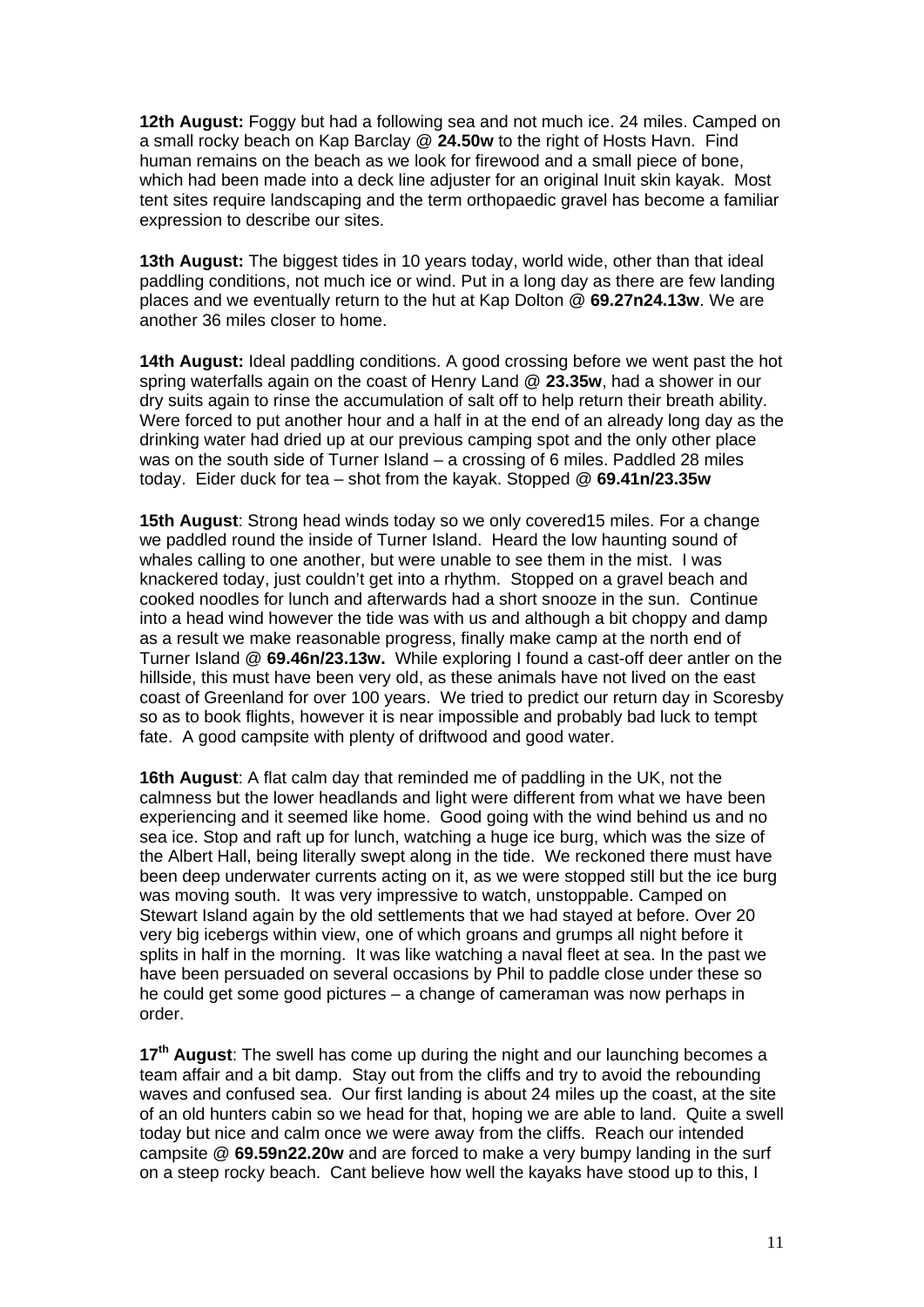am always very hesitant approaching the front of my boat expecting holes and cracks – so far so good! and hopefully only a few days to go. The hut is more like a dog kennel, however we clean it out and settle in.

**18th August:** Only two good paddling days away from Scoresby, but bad weather and the resulting big seas prevent us from launching from our rocky beach. Pull the kayaks further up the rocks so they are not damaged by the waves.

**19th August**: Too rough to paddle again. This morning, the strong wind stopped only to pick up again from the opposite direction. Barometer has been rising all day so conditions should get better. Very cold and spend the day in our sleeping bags, trying to re read books with cold, numb hands.

**20th August:** Today the weather finally eased. After a rough wet launch we paddled 15 miles to where we want to start the crossing of Scoresbysund from. Whilst scouting for a place to pitch the tent Phil startled a sleeping polar bear and vice versa. There was a mad dash back to the kayaks, which had the guns in – fortunately the bear was also dashing off, in the other direction. We followed the bear's tracks to make sure it had left the area and can clearly see where it took to the sea for safety. Camp@ **70.07n/22.05w** A very rocky site but at least sheltered from the wind. Later while exploring we found some good examples of fossilized wood.

**21st August**: A force 6 today so we were reluctant to do the 28 mile crossing. The barometer started to rise so hopefully tomorrow would be better. Spent the day sleeping and eating and did some 'extreme sledging' on our large Nookie dry sacks. Getting very anxious about the weather as the flights only leave on certain days and we all envisage having to wait another week for flights out to Iceland.

**22nd August**: An early 6 am start and 7 hours paddle saw us back at Scoresbysund. The crossing went well as we stopped and rafted up every hour for a drink and snacks and played silly games to help take the mind off it. How many paddle strokes can you do with your eyes shut and stay on course? We paddled into the village very chuffed at our safe return, only to hear the devastating news that one of the local 14 year old boys, who had helped us pack up our kayaks on the first day, had been out alone in his kayak the day after we departed, capsized and drowned. Very sad!! The youngsters here tear round in open boats with large engines on and the few with access to kayaks don't wear any special warm clothing or have any safety gear. I doubt any of them can swim. Arranged to leave the kayaks and some of the gear safe with a friend in Scoresbysund as a return visit is on the cards.

**23rd August:** We manage to sell our two guns to a local and eventually get the helicopter to the airport landing strip at Constable point. Half the village seems to have come up to the helicopter landing pad to see a young lad off to school. He will now spend the next few years of his education in a boarding school on the west coast. The flight from Constable Point leaves late, but we are soon on or way back to Iceland. Having spent so long on our own and at one point being nearly 300 miles from any other human it was quite a shock to be back in the hustle and bustle of a modern European city. Stay at the campsite in town and gradually break our selves back into civilisation.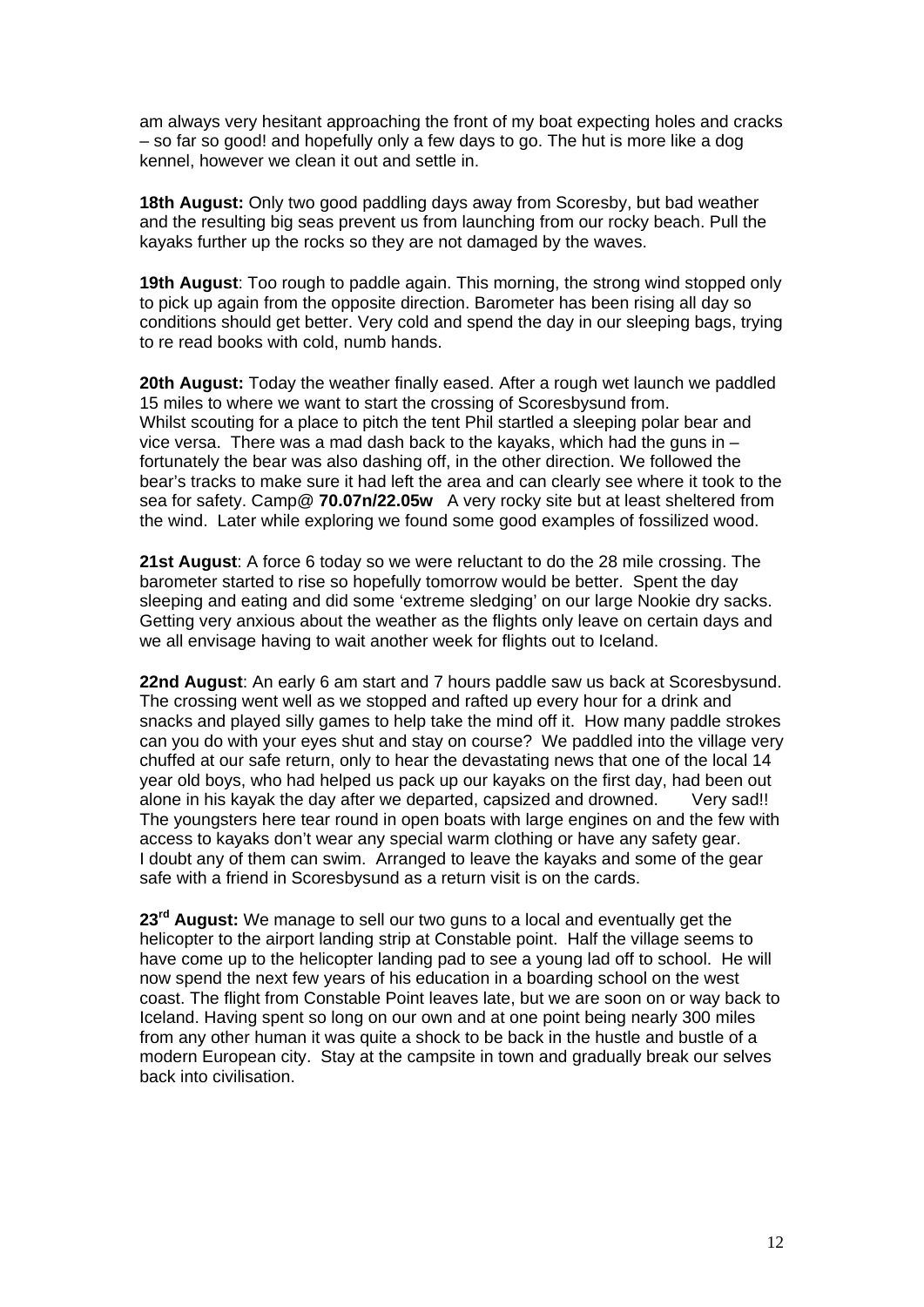**24th August**: Spend the day in the shower and hot tubs at the swimming pool and then have a few well-earned beers.

**25th August:** Get the flight back to Manchester, problems at check in with no record of our flight changes are quickly resolved, thanks to our Icelandair contact in London – once again thanks for the support.

## **Personal thoughts**

### Martin Rickard

It's hard to sum up in words how you feel after a trip like this. All the hard work planning and organising for a year and a half was for me, as much of the expedition as the paddling was, and I was almost disappointed when this part was over and it was time to start paddling, the anticipation was now over.

I got very low waiting for 9 days for the ice to clear so we could start the crossing of Scoresbysund and then again for another 6 days before we were forced to retrace our route and return home. However without those lows I would never have appreciated the highs and these were numerable. Exploring such a wild and remote coast under your own steam in a sea kayak, knowing you are totally dependant on your self and two mates, and being able to get to places and seen things no one else has ever seen before is beyond description. As is the coast line itself and the ice. We knew it would be wild and impressive but never realised how much so. Nor did we appreciate how insignificant we would feel in such a huge and remote world. Seeing the polar bears, close and in the wild on their terms was amazing and if nothing else was worth all the effort.

The three of us got on very well together and we knew when to bite our tongue and say nothing, those moments were very few indeed.

My thanks to Pete and Phil for joining me and helping to make the trip such an experience and success, for although we didn't reach Ammassalik the whole experience including our return was fantastic.

Getting sponsorship for trips like this is always a difficult thing. What can you possibly offer in return, just a few photographs of your kayaks with stickers on, a bit of feed back about the gear, and a mention at lectures, which only encourages others to pester folk for further help. The support we received was generously given in the spirit of adventure and I can't thank everyone enough – there was no way the three of us would have been able to do this trip without the considerable support from all those companies and individuals. I only hope the photos and story of our adventure is of interest and worth your investment.

Shetland Island Council also deserve a mention for allowing my extended leave during the school summer holidays.

Finally I must thank my wife and children for their support and encouragement, before and during the trip.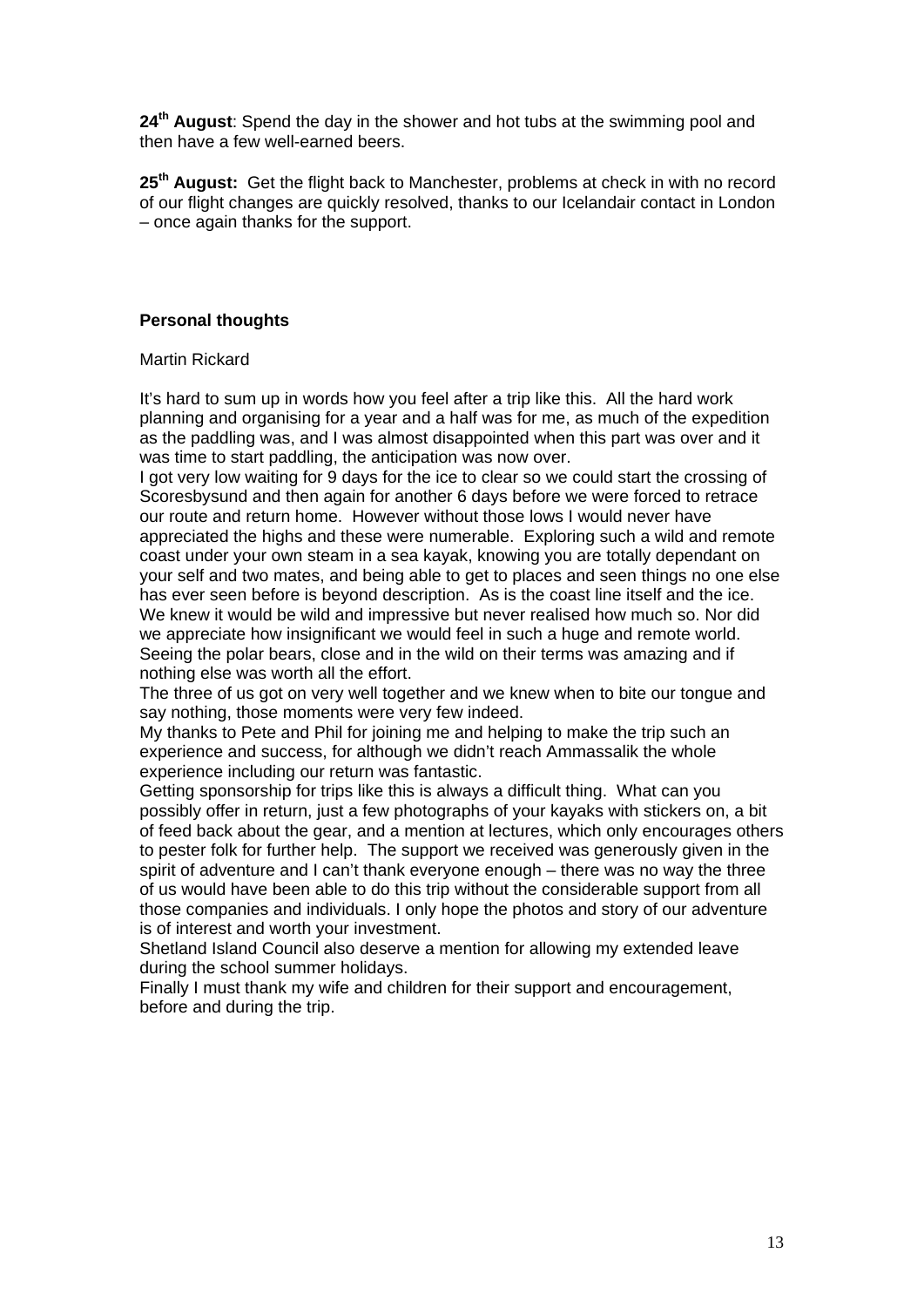#### **Personal thoughts**

Pete Jones

When we last spoke Pete's comments to me were;

What a fantastic trip. What a place, never seen anything like it! Thanks guys for an incredible time.

Thanks Mart for organising most of it and thanks to all the sponsors for their very generous support. Hope all the photos come out.

Well have another crack at it next year.

# **Personal thoughts**

Phil Clegg

The one aspect of this expedition that had the largest impact on me was the kayaking environment and how different it was to anything I had ever paddled in before. I had to place my trust in Martin and Pete when it came to the decisions that had to be made in the preparatory stage, as their previous experience of the conditions we were likely to face was vital.

I remember finally coming face to face with the situations that they had described to me so many times before.

Our initial attempt to do the 24 mile crossing across Scoresby Sound was my first time paddling amongst ice. We spent several hours trying to find a route through the closely packed sea ice, often climbing out onto the floes using ice axes, to scout the way ahead. We didn't even manage to cover a mile but we spent several hours doing it and the learning curve for me was so steep it was vertical. I can remember on this first day, when we had to turn back, not even feeling disappointed, purely because I was going to get a repeat of this magical experience.

The learning experiences didn't stop there, and indeed there are many aspects of the behaviour of the ice that I never got to grips with. At one point we got ourselves trapped in a wind driven mass of pack ice unable to paddle off as there were no open leads, and only after a few hours of frantically dragging our boats, and leaping from floe to floe were we able to get to a lead that stayed open long enough for us to paddle out of the situation.

On another day we had a big swell and thick sea ice and we had to paddle through the gaps in between, timing it to avoid being crushed as the floes came together. We got separated several times that day and often had to paddle a long way round to reioin with the others.

It was the impassable ice that finally stopped us, and forced us to turn back. Although this was a bitter disappointment at the time, it was also an amazing experience as part of the trip.

For myself, who had never seen frozen seas before, to be confronted with so much ice that there was no way through, round or over it; was awesome and something I won't be disappointed to experience again.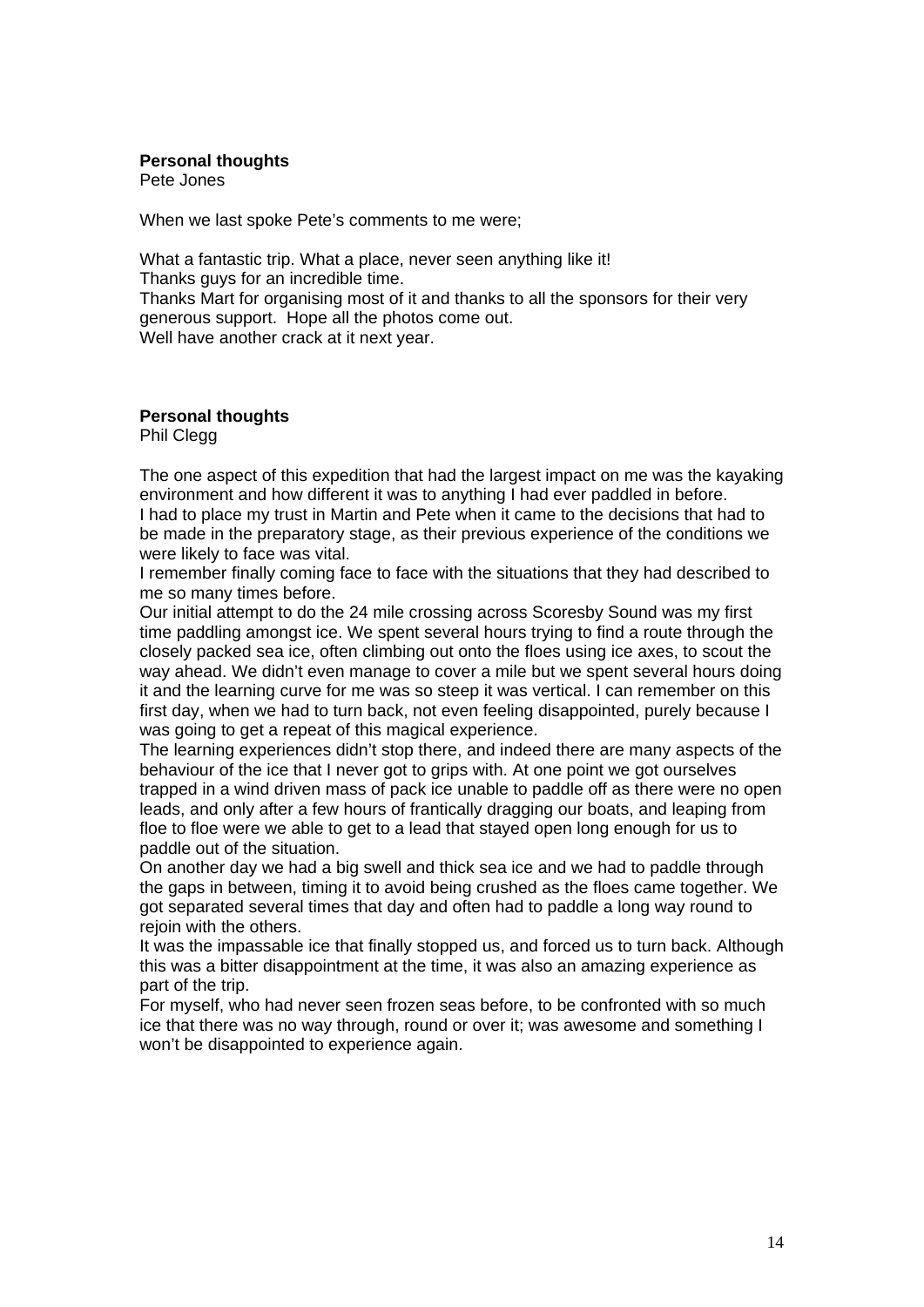# **APPENDICES**

#### Equipment

#### **Kayaks**

Explorers, made and donated by Nigel Dennis Kayaks in North Wales had been shipped out in 2005 and stored in Greenland during the winter.

The kayaks were standard lay up with full keel strips. They held up well to the considerable abuse we gave them. Two of the boats had rope skegs, which were far better than my wire skeg, as the wire got kinked by running over ice and had to be doctored with an ice axe pick.

Changing the steel wire to thick strimmer cord would be a good option.

Large dry sacks, donated by Nookie, went on the front and rear decks with clothing, tentage and sleeping bags. All our other equipment was stored in smaller standard Nookie dry bags within the kayaks compartments.

The guns were in special dry bags made by Reed and stored on the front deck, as were spare paddles, buoyancy aids, fuel and thermo rests.

#### **Paddles**

Phil and I used Lendal 4 piece carbon fibre Archipelago paddles, which were very light and had no problems standing up to the considerable abuse we gave them. Pete used heavier Kinetic touring blades, which were several years old and still show little sign of wear.

#### **Tent**

A 3-man Force Ten expedition dome tent, with extended porch was loaned to us by Nigel Dennis. It stood up well and provided plenty of space for those waiting days, and the snow valance was invaluable for putting rocks on. Most of our campsites were on rocky beaches where we had to level a space and arrange orthopaedic gravel!

### **Stove**

An MSR XGK2 Shaker was donated by the HnH store in Bamford, Derbyshire. We did have problems with our fuel and constant maintenance and the knack was required to keep it going, having said this I know, no other stove would have worked as well. We ran it on Benzene and started off with 35 litres of fuel in an assortment of containers. This would have easily lasted the expected 60 day's, as we were often able to find enough wood to cook on.

### **Sleeping Bags**

Mountain Equipment supplied us with 4 season Down bags.

They were always double bagged and never got too damp.

We all took Gortex hooped bivi bags in case we were unable to pitch the tent, and we elected to bivi out on many occasions.

### **Dry Suits**

Kokatat generously supplied us with a variety of equipment, which included breathable dry suits. We knew from past experience this was the only practical way to safeguard ourselves in the event of a swim either from falling through the ice, rough landings or a capsize.

Although exposed to about 450,000 paddle strokes they showed little sign of wear, and we were please with their performance.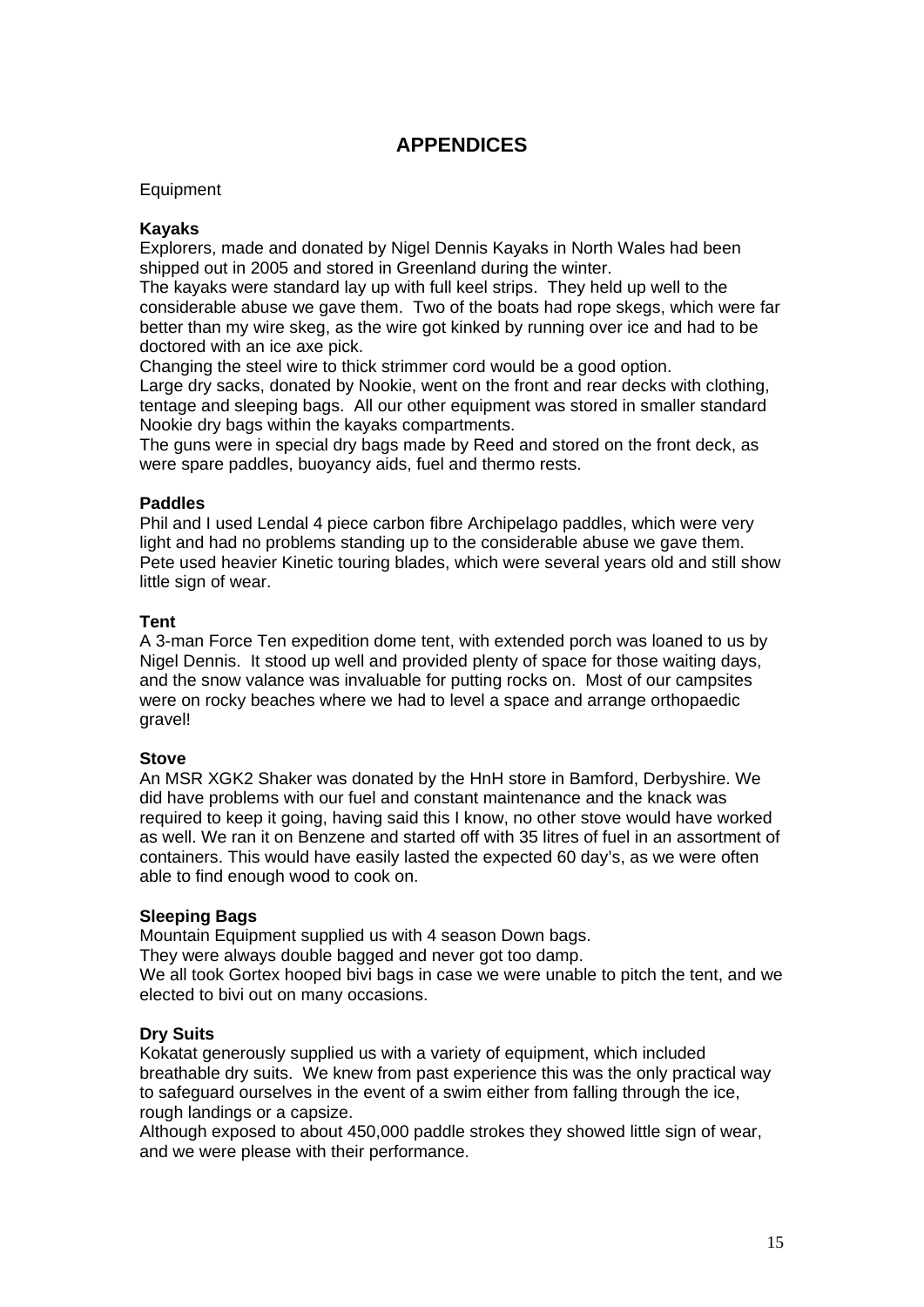## **Clothing**

Reed Chill Cheater donated sets of transpire fleece clothing, which was great. Seal Skinz supplied socks, gloves and most useful of all peaked hats. Lendal supplied knee high neoprene boots made by Chota.

Trainers were used on land, as was Buffalo gear.

#### **Repair kit**

The usual comprehensive fibreglass repair kit was taken.

We were unsure of the condition of the kayaks or what damage they would get in the ice and as a result we were prepared to do some serious work if needed. However apart from a bit of duct tape round a hatch rim nothing was required.

### **Camera Equipment**

Pete had a waterproof Pentax zoom and used 35mm slide film.

I used a Sony Cyber shot U - digital waterproof camera on the water and a better Sony digital with a zoom lens when on the land.

Phil also used a waterproof Sony and had a Sony video camera.

We thought batteries would be a problem, however we took two solar re-chargers which worked well and as a result we never ran out of power.

#### **First Aid**

The standard stuff for an extended wilderness trip, with some very strong pain relief from my local doctor. I had problems with my little toe and the cold affected my feet. It was some days after the trip before the circulation finally returned to them. However nothing major was used from the kit, only a few painkillers after our last night out in Iceland.

### **Food**

There was some variety in the meals and although we had cut back on food from our previous trips we generally ate very well.

We could easily have supplemented our food by fishing and hunting if required.

The following is one of our better day's rations: - for one person Oats so simple 1 plain, 1 Raspberry. 1 sachet of hot chocolate. Tea, and powdered milk. 1-pkt Super noodles with curry sauce. Boiled sweets etc. 2/3 of a Bean feast Mix. Powdered mash potatoes. Custard powder and shortbread biscuits. Tea / coffee / hot chocolate.

NB - When we returned home from Scoresby, having spent 43 days in Greenland we left behind at least 2 ½ weeks of food. Our fear of running out of stores was never an issue.

### **Guns**

Polar Bears are a considerable risk so we had to have a suitable gun.

I knew the type of weapon we could expect to get in Greenland so went to the trouble of getting a licence and purchased two section 1, pump action shot guns.

These fired rifled slugs and a selection of ammunition for fishing in shallow water or shooting birds.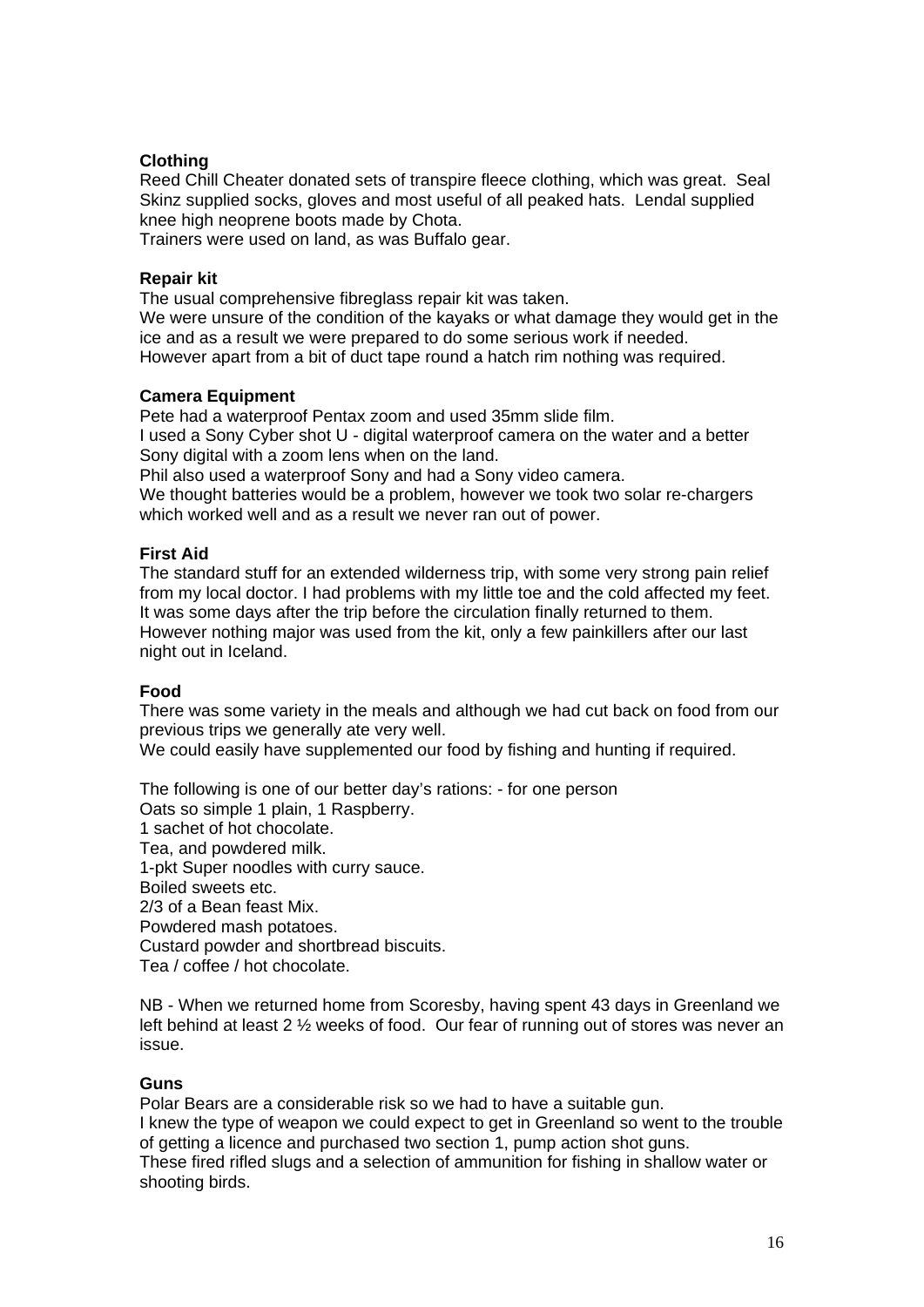The guns were left in Greenland at the end of the expedition. Be aware rifled or solid slugs are illegal in Greenland, ours went out with us on the flight. We had no problems with customs.

#### **Phone and PLB**

This year we took a satellite phone an Iridium 9505A with a solar battery re charger. The phone was used for weather updates and calls home. McMurdo again loaned us a Fastfind Plus PLB, which was never used.

#### **Weather Forecasting.**

We knew from experience how fast the weather could change and how little warning it gave you. On one of our previous visits in 2000 we had experienced a Piteraq and as a result new first hand how serious it would be to get caught out by one at sea. Regular weather updates from our contact karel in Israel, proved reliable and were a great help, we also relied on our experience, a weather eye and our barometer watches.

#### **Navigation**

All maps were either 1:250.000 or 1:200.000 and the set consisted of 20 sheets. Each set was laminated and we each used standard Silva mountaineering compasses.

Magnetic variation was at times 20 degrees and changed considerably throughout the trip. Whenever possible we would use map and magnetic bearings to work out a rough guide for ourselves.

This year we had two hand held GPS. They were worth their weight and I would take one along in the future. Unfortunately they were not as waterproof as I had thought and the unit donated by HnH got wet inside and then fogged up.

#### **Our recommendations for similar expeditions**

- MSR XGK stove and spares kit.
- SealSkinz hats or Lowe Alpine hats.
- Buffalo gear.
- Breathable dry suit with relief zip and built in socks.
- Full length Karrie mats as our Thermo Rests got many punctures.
- A good 4 season down sleeping bag.
- New, all gortex bivi bags ours had nylon bases not so good.
- Oats so simple breakfast cereal.
- Lendal padlock system paddles.
- 12 gauge pump action shot gun with solid slugs or a suitable rifle.
- GPS.
- Good expedition dome tent with extended porch and snow valence.
- Waist towlines for dragging kayaks over ice.
- Bug Hats.
- Watch with barometer for weather predicting.
- Neoprene paddle pogies.
- Double your" Duty Free".
- Lots of good books for those "waiting" days.
- Good warm paddling boots with good ankle support.